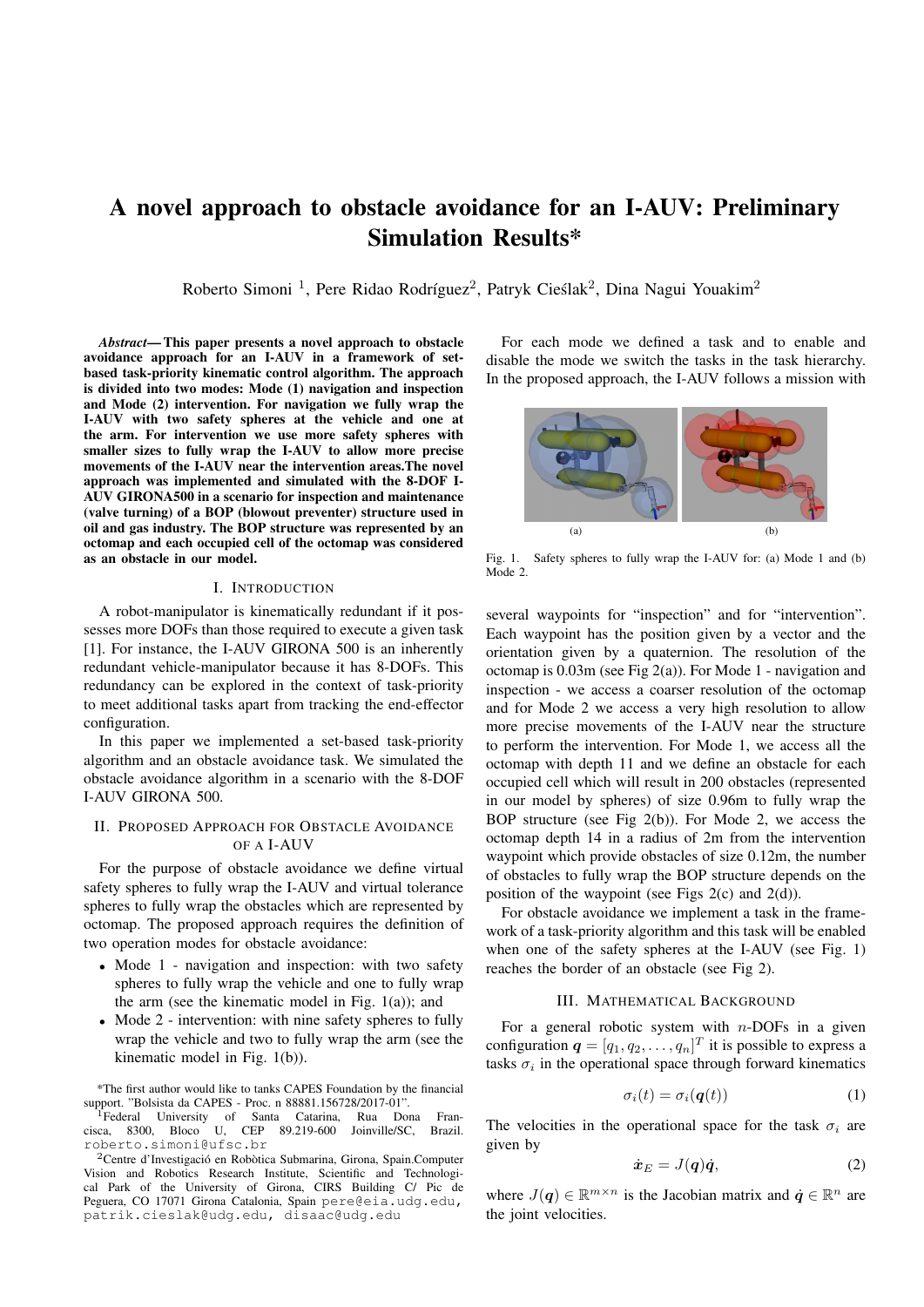The inverse solution to the differential kinematics mapping is given by

$$
\dot{\boldsymbol{q}} = J^{\dagger}(\boldsymbol{q}) \dot{\boldsymbol{x}}_{E}, \tag{3}
$$

where  $J^{\dagger}(\boldsymbol{q})$  is the Moore-Penrose pseudoinverse of the endeffector Jacobian matrix.

For a redundant robotic system, the inverse solution of the differential kinematics mapping which takes in account the null-space projector is given by

$$
\dot{\boldsymbol{q}} = J^{\dagger}(\boldsymbol{q})\dot{\boldsymbol{x}}_{E} + (I_{n} - J^{\dagger}(\boldsymbol{q})J(\boldsymbol{q}))\dot{\boldsymbol{q}}_{null} \tag{4}
$$

where  $\dot{q}_{null} \in \mathbb{R}^n$  represents an arbitrary joint velocity and  $\dot{\boldsymbol{x}}_E = \sigma_i + K_i \tilde{\sigma}_i$  represents the desired cartesian velocity with  $\tilde{\sigma}_i = \sigma_{i,d} - \sigma_i$  being the task error and  $K_i$  a diagonal gain matrix.

It is well known the operator  $P = I_n - J^{\dagger} J$  projects  $\dot{q}_{null}$ in the null space of the Jacobian matrix. In simple words, the velocities  $\dot{q}_{null}$  projected in the null space  $N = I_n - J^{\dagger} J$  do not affect the cartesian velocities  $\dot{x}_E$  to complete the task. In this sense, additional tasks can be handled in a framework of task-priority such as, joint limits, obstacle avoidance, minimization of joint torques, control of the orientation of directional sensors, and maximization of arm manipulability, maximization of different dexterity measures, and so on [1]– [3].

#### *A. Task-priority algorithm*

In agreement with Siciliano and Slotine [4], the algorithmic general solution for  $N$  tasks in a task-priority framework is given by

$$
\dot{\boldsymbol{q}}_i = \dot{\boldsymbol{q}}_{i-1} + \bar{J}_i^{\dagger}(\boldsymbol{q}) \left( \dot{x}_i - J_i(\boldsymbol{q}) \dot{\boldsymbol{q}}_{i-1} \right), \qquad i = 1, \ldots, N \tag{5}
$$

where  $\bar{J}_i(\mathbf{q}) = J_i(\mathbf{q}) P_{A,i-1}(\mathbf{q})$  and  $P_{A,i}(\boldsymbol{q}) = I - J_{A,i}^{\dagger}(\boldsymbol{q}) J_{A,i}(\boldsymbol{q})$ . The algorithm initialization requires  $\dot{\mathbf{q}}_0 = 0_{n \times 1}$  and  $P_0 = I_{n \times n}$  [2].

The task-priority algorithm was implemented in the context of set-based tasks. In this sense, a task can enabled or disabled depending on the task value. If the range of valid values for the task  $\sigma$  is  $D = [\sigma_{min}, \sigma_{max}]$  the task will be enabled on the border of  $D$  to prevent a violation of the set D. For obstacle avoidance tasks, we consider the radius  $r_i$  of the *i*-th obstacle to define the set-based  $D_i = [r_i, \infty)$ . The task-priority algorithm predict the next value of  $q$ , *i.e.*  $q_{i+1}$ predicted, and if any violation is detected for the predicted  $q$ the task will be enabled and the task-priority algorithm will be recomputed to avoid such violation in the next iteration.

## *B. Obstacle avoidance task*

The goal of the obstacle avoidance task is to not allow the intersection between the safety and tolerance spheres. To avoid the intersection between the  $i$ -th tolerance sphere with radius  $\rho$  at the position  $p_O \in \mathbb{R}^3$  and the j-th safety sphere with radius  $\varrho$  at the vehicle (or arm) at the position  $p_S \in \mathbb{R}^3$ we implemented a scalar task which is given by the distance between them

$$
\sigma_{OA}^{ij} = \sqrt{(p_O - p_S)^T (p_O - p_S)} \in \mathbb{R}
$$
 (6)

The task error will be given by the distance between the i-th tolerance sphere and the j-th safety sphere, *i.e.*,

$$
\widetilde{\sigma}_{OA}^{ij} = k[\sigma_{OA}^{ij} - (\rho + \varrho)] \tag{7}
$$

where  $k$  is a scalar gain.

The Jacobian will be a single-entry row matrix given by

$$
J_{OA}^{ij} = -\frac{(\bm{p}_O - \bm{p}_S)^T}{\sigma_{OA}} J_{pos}^j(\bm{q})
$$
 (8)

where  $J_{pos}^{j}$  is the position jacobian of the j-th safety sphere.

In the general case, where we have multiple tolerance spheres at the border of multiple safefy spheres, we use a vector notation to describe

$$
\sigma_{OA} = \begin{bmatrix} \sigma_{OA}^{11} \\ \sigma_{OA}^{12} \\ \vdots \\ \sigma_{OA}^{ij} \\ \vdots \\ \sigma_{OA}^{m(n-1)} \\ \sigma_{OA}^{mn} \\ \sigma_{OA}^{mn} \end{bmatrix}
$$
 (9)

The error will be given by

$$
\tilde{\boldsymbol{\sigma}}_{OA} = \begin{bmatrix} \tilde{\sigma}_{OA}^{11} \\ \tilde{\sigma}_{OA}^{12} \\ \vdots \\ \tilde{\sigma}_{OA}^{ij} \\ \vdots \\ \tilde{\sigma}_{OA}^{m(n-1)} \\ \tilde{\sigma}_{OA}^{mn} \end{bmatrix}
$$
 (10)

The Jacobian will be given by

$$
J_{OA} = \begin{bmatrix} J_{OA}^{11} \\ J_{OA}^{12} \\ \vdots \\ J_{OA}^{ij} \\ \vdots \\ J_{OA}^{m(n-1)} \\ J_{OA}^{m} \end{bmatrix}
$$
 (11)

The repulsive velocity in the joint space is given by Equation 5

$$
\dot{\boldsymbol{q}}_i = \dot{\boldsymbol{q}}_{i-1} + \bar{J}_{OA}^{\dagger}(\boldsymbol{q}) \left( \tilde{\boldsymbol{\sigma}}_{OA} - J_{OA}(\boldsymbol{q}) \dot{\boldsymbol{q}}_{i-1} \right) \qquad (12)
$$

*1) Random noise task:* It may happen that only with the obstacle avoidance task the I-AUV get trapped by several obstacles and in this case it may be interesting to use a random noise task to try to take it away from the local minima and pass by the obstacles. The random noise task will be enabled when the obstacle avoidance task is enabled for a while and distance traveled by the end-effector is less than a desired value which means the vehicle is trapped.